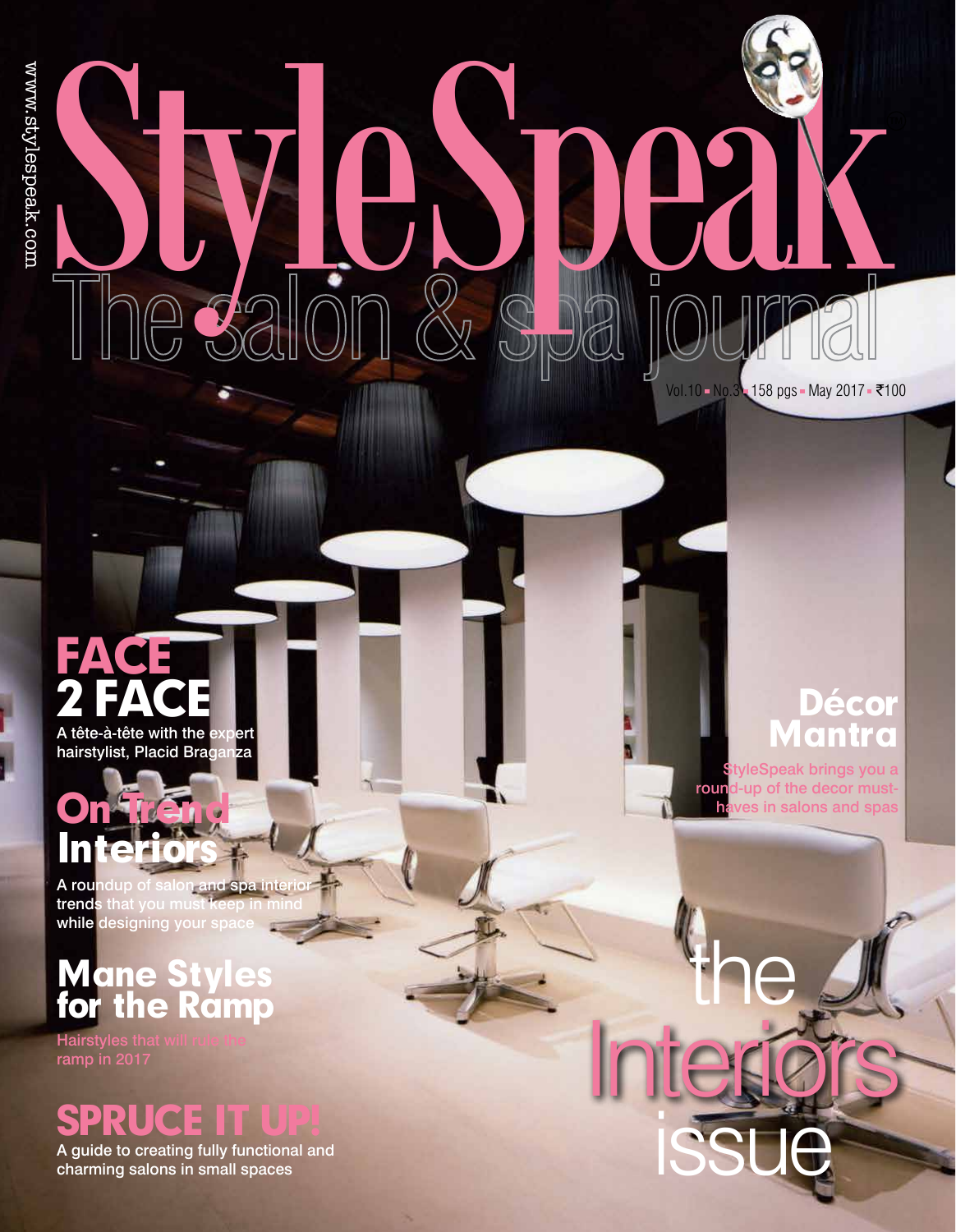



### SHINE ON! For some respite from urban stress, head to Shine Spa at Sheraton Grand Bangalore Words | Bindu Gopal Rao

spa experience is a great way<br>to relax. And when this is in a<br>beautiful setting, it adds more<br>value to your spa experience.<br>This is exactly what I found at Shine to relax. And when this is in a beautiful setting, it adds more value to your spa experience. Spa. Located on level four at Sheraton Grand Bangalore, Shine Spa is luxury personified. With interiors that are plush, the spa itself is large with a whopping

ten rooms and an extensive menu of spa treatments administered by trained therapists.

### The Decor

The spa decor is elegant and classy with a contemporary, modern look. I was welcomed with cold herb infused water and led to a relaxation area that

has comfortable sofas and tables, in beige and cream tones with magazines that you can read while you wait for the treatment to begin. The rooms themselves are spacious and are done up in hues of wood with a splash of red. The walls have innovative paintings that spice up the look of the room. With notes of soft music and a light aroma, the rooms are great places to lull your mind into a state of rest. There are five couple rooms and five single treatment rooms that are done up in similar colour tones.

### The Treatment

Upon walking in, I was advised to